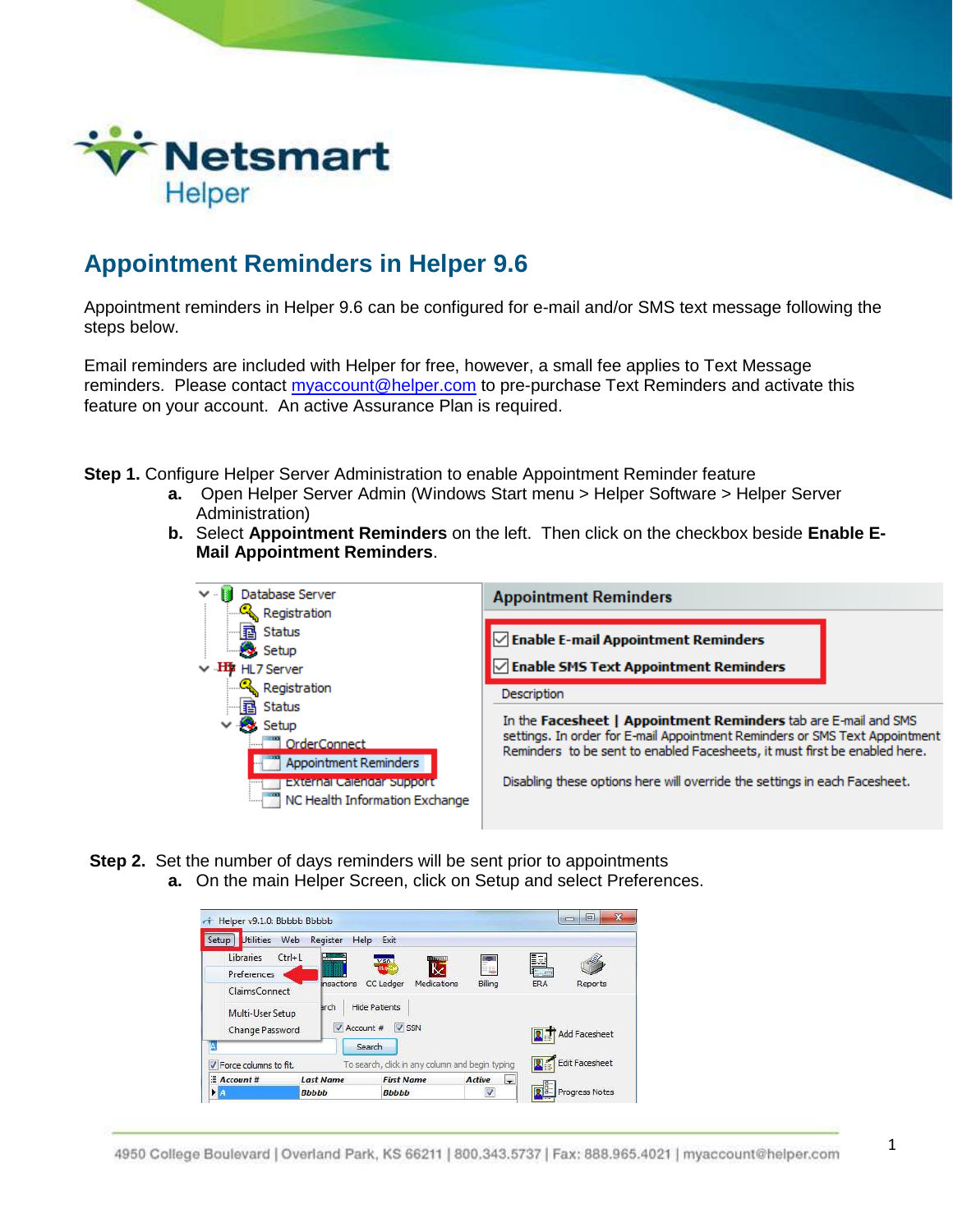**b.** Click on **Facesheet** on the left. On the bottom right, enter the number of days you'd like the reminder sent prior to the appointment. Click **Save**.

| General<br>Features<br>Screens & Sounds                                                                                                                                                                                                                  | <b>Facesheet</b>                                                         | Use the following defaults when adding a new Facesheet                                          |                  |
|----------------------------------------------------------------------------------------------------------------------------------------------------------------------------------------------------------------------------------------------------------|--------------------------------------------------------------------------|-------------------------------------------------------------------------------------------------|------------------|
| Ledgers<br>Libraries<br><b>R</b> Defaults<br><b>B</b> Facesheet<br><b>EET SESSION</b><br><b><sup>1</sup></b> Payment<br><b><sup>1</sup></b> Adjustment<br><b>i</b> a Insurance Library<br>Scheduler<br>Managed Care<br><b>NSE</b> Credit Card Processing |                                                                          | Account: E.A. P. Boston                                                                         | <b></b>          |
|                                                                                                                                                                                                                                                          |                                                                          | Facility: BSI Psychological<br>Lawyer: Jonathan Barrister, JD<br>Program: Derry School District |                  |
|                                                                                                                                                                                                                                                          |                                                                          |                                                                                                 |                  |
|                                                                                                                                                                                                                                                          |                                                                          |                                                                                                 |                  |
|                                                                                                                                                                                                                                                          | Referring Source: Yellow Pages                                           |                                                                                                 |                  |
|                                                                                                                                                                                                                                                          | Referring Physician: Reference, Kim                                      |                                                                                                 | $\boxed{\cdots}$ |
|                                                                                                                                                                                                                                                          | Procedure: 90834, Individual Psychotherapy<br>Therapist: Johnson, Thomas | $\boxed{\cdot \cdot \cdot }$                                                                    |                  |
|                                                                                                                                                                                                                                                          |                                                                          |                                                                                                 | <b></b>          |
| <b>ClaimsConnect</b>                                                                                                                                                                                                                                     | Sex:                                                                     | O Male<br><b>Female</b>                                                                         |                  |
|                                                                                                                                                                                                                                                          | Discount Amount:                                                         | \$0.00                                                                                          |                  |
|                                                                                                                                                                                                                                                          | State:                                                                   | Zip Code:                                                                                       |                  |
|                                                                                                                                                                                                                                                          | Area Code:                                                               |                                                                                                 |                  |
|                                                                                                                                                                                                                                                          | Appointment Reminders:                                                   | days prior to their next appointment<br>$\overline{2}$                                          |                  |
|                                                                                                                                                                                                                                                          |                                                                          |                                                                                                 |                  |
|                                                                                                                                                                                                                                                          |                                                                          |                                                                                                 |                  |

**Note:** Reminders are automatically sent ahead of the session according to your settings, ONLY if the Helper program is running on your PC (if using Helper on a network, at least the Server needs to be running Helper, workstations may be off).

**Step 3**. Edit the patient Facesheet to add e-mail address and/or phone number for reminders **a.** From the main Helper screen select a Patient and click on **Edit Facesheet**.

| <b>Utilities</b><br>Web<br>Register<br>Setup | <b>Help</b><br>Exit                                    |                               |                                           |                 |                        |
|----------------------------------------------|--------------------------------------------------------|-------------------------------|-------------------------------------------|-----------------|------------------------|
| mm.<br>Scheduler<br>MC Auth.                 | VISA <sup>-</sup><br>M.M.<br>CC Ledger<br>Transactions | <b>WINNIER</b><br>Medications | s<br>Billing                              | Þ<br><b>ERA</b> | Reports                |
| Advanced Search<br><b>Basic Search</b>       | <b>Hide Patients</b>                                   |                               |                                           |                 |                        |
| <b>V</b> First Name<br><b>V</b> Last Name    | $\triangledown$ Account #<br>$V$ SSN                   |                               |                                           |                 | <b>Add Facesheet</b>   |
| A                                            | Search                                                 |                               |                                           |                 |                        |
| Force columns to fit.<br>√                   | To search, click in any column and begin typing        |                               |                                           |                 | Edit Facesheet         |
|                                              |                                                        |                               | <b>Active</b><br>$\overline{\phantom{a}}$ |                 |                        |
| <b>Bbbbb</b>                                 | Bbbbb                                                  |                               | $\overline{\mathsf{v}}$                   |                 | Progress Notes         |
|                                              |                                                        |                               |                                           |                 | <b>Account Balance</b> |
|                                              |                                                        |                               |                                           |                 | <b>Add Sessions</b>    |

**b.** Click the tab at the top **Appointment Reminders**. At the bottom of the page, check the checkbox next to **Enable E-mail Reminders** and/or **SMS Text Reminders.** Enter the number of days prior to the appointment to send the reminder. (It will auto-populate with the setting entered in Preferences on step 2, however you may override the number of days for each patient if needed.) Enter the email address and/or phone number to send the reminder(s) and click **Save**.

<sup>4950</sup> College Boulevard | Overland Park, KS 66211 | 800.343.5737 | Fax: 888.965.4021 | myaccount@helper.com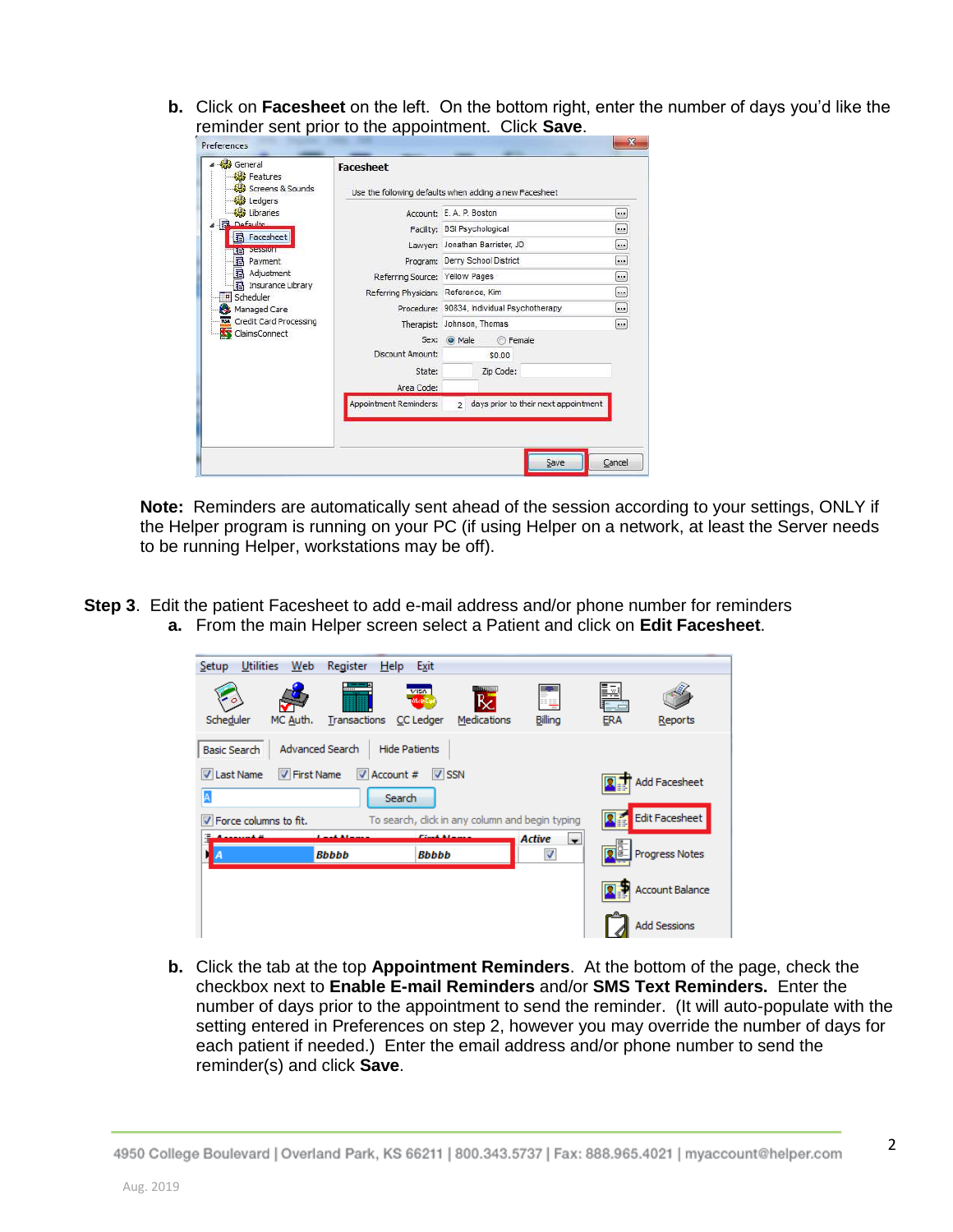| Patient Information: William Gallagher                                                                                                                                                                                                                                                                                                                                                                                                                                                                                                                                                                                                                                                                                                                                                                                                                                                                                                                                                                                                      | X                                                                                                                                                                                                                                                         |
|---------------------------------------------------------------------------------------------------------------------------------------------------------------------------------------------------------------------------------------------------------------------------------------------------------------------------------------------------------------------------------------------------------------------------------------------------------------------------------------------------------------------------------------------------------------------------------------------------------------------------------------------------------------------------------------------------------------------------------------------------------------------------------------------------------------------------------------------------------------------------------------------------------------------------------------------------------------------------------------------------------------------------------------------|-----------------------------------------------------------------------------------------------------------------------------------------------------------------------------------------------------------------------------------------------------------|
| Patient Library Links Appointment Reminders<br>If you want to send appointment reminders by email or SMS text,<br>PLEASE READ THE FOLLOWING TO THE CONSUMER<br>We can send you an appointment reminder by email or SMS text. The appointment<br>reminder will include only the date and time of your appointment and your service<br>provider name. We will not encrypt the messages. Health care information sent by<br>regular e-mail or SMS text could be lost, delayed, intercepted, delivered to the<br>wrong address, or arrive incomplete or corrupted. If you understand these risks and<br>would like to receive an appointment reminder by email or SMS text, I need you to<br>confirm you accept responsibility for these risks, and will not hold us responsible for<br>any event that occurs after we send the message.<br>By checking a box below that enables E-mail reminders or SMS text reminders, and<br>entering an E-Mail address or Phone number, you acknowledge that you have<br>received consent from the patient. | <b>Facesheet</b><br>◉ Patient Info.<br>Additional Resp.<br><b>Parties</b><br>Attachments<br><b>Insurance Info</b><br>Claim Info.<br>Insurance Co.<br><b>Billing Setup</b><br>$\bigcap$ Defaults<br>Billing<br><b>Access Time &amp;</b><br><b>Outcomes</b> |
| $\Box$ Enable E-mail Reminders for this patient<br>□ Enable SMS Text Reminders for this patient<br>days prior to their next appointment<br>Send reminder<br>$\overline{2}$<br>Recipient E-mail: bgallagher@ntst.com<br>Recipient Mobile Number: (617) 970-2876<br>Extra Info                                                                                                                                                                                                                                                                                                                                                                                                                                                                                                                                                                                                                                                                                                                                                                | Save<br>Save & Add<br>Save & Copy<br>Cancel                                                                                                                                                                                                               |

You have completed set up for a reminder to be sent to this patient!

**Step 4:** To add information to the reminder message

**a. Setup** > **Libraries** > **Facilities**. Select the **Facility**, then **Edit** button. Select the **Appointment Reminders tab**

You may use a unique message for each of your Facilities if needed. Type the information to be added in the white box, then click Save.

The example below adds a phone number and instruction to call with any questions.

| Facility: BSI Psychological                                                                                                                                                                                                          | ×                          |
|--------------------------------------------------------------------------------------------------------------------------------------------------------------------------------------------------------------------------------------|----------------------------|
| General Claim Settings Appointment Reminders                                                                                                                                                                                         |                            |
| If using the Appointment Reminders feature, an email or SMS text is sent with<br>the following format:                                                                                                                               | Extra Info<br>Fee Schedule |
| <b>Subject: Appointment Reminder</b><br><b>Body:</b><br>You have an upcoming appointment at 12:00 pm on Wednesday January 4th<br>with John Smith PhD.<br>[Additional text entered below will show up here, below the static content] |                            |
| Please call 555-555-5555 with any questions!                                                                                                                                                                                         |                            |
|                                                                                                                                                                                                                                      | Save                       |
|                                                                                                                                                                                                                                      | Save & Add<br>Cancel       |